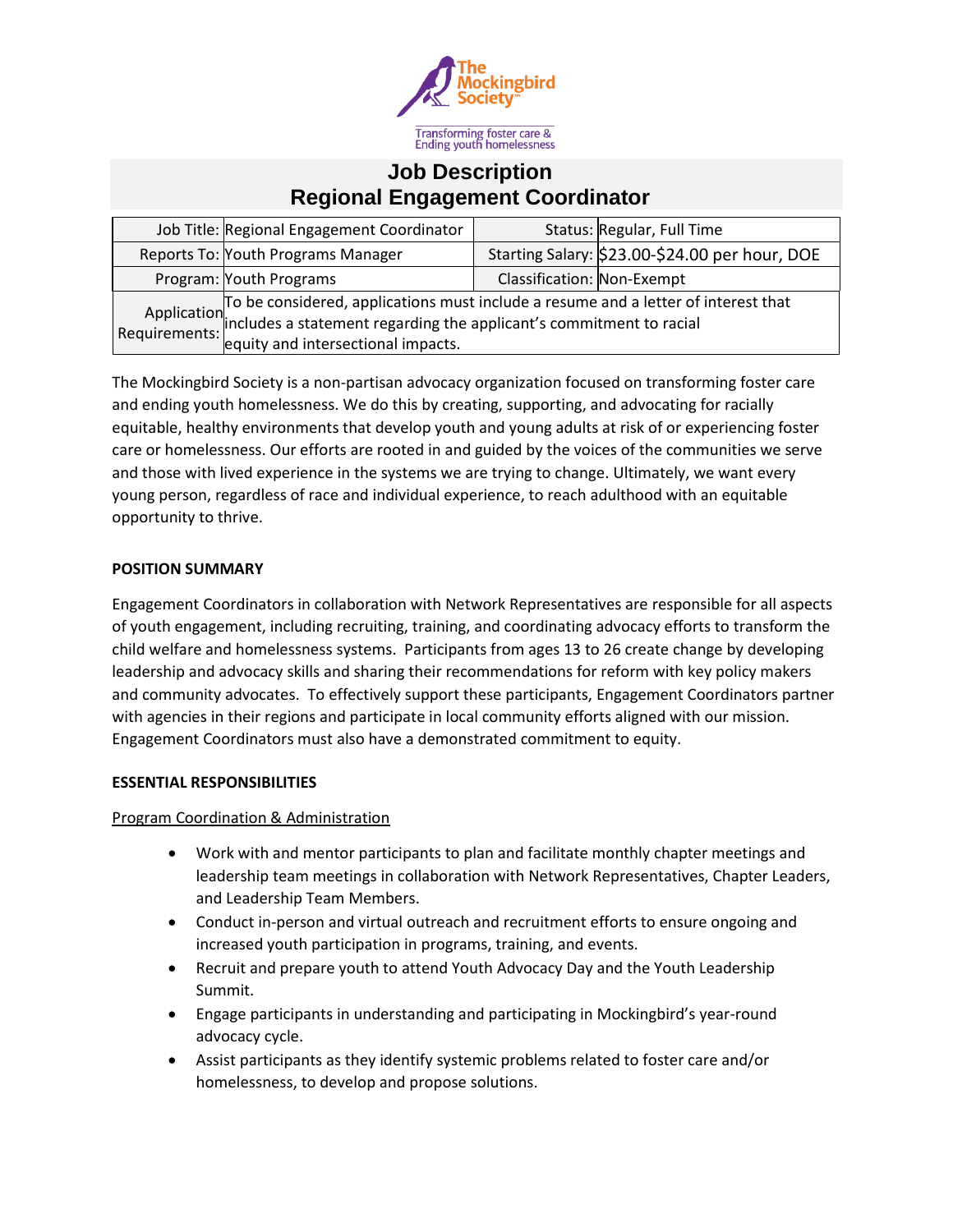

- Mentor participants to facilitate public trainings on foster care, youth homelessness, and incorporation of youth voice.
- Recruit, prepare, and coach participants for public speaking events.
- Collaborate with participants in writing articles for the *Mockingbird Times.*
- Connect participants with resources in their community as appropriate.
- Collect and input accurate participant activity data.
- Work with Director of Youth Programs, Youth Programs Manager, and other team members to develop annual goals.
- Participate in on-going staff and department training.
- Submit timesheets and stipend requests for Chapter Leaders and chapter members.
- Monitor chapter budget and complete necessary financial paperwork.

## Community Collaboration

- Create and maintain partnerships with organizations serving young people in different systems (for example: criminal legal system, mental health, immigration, education, etc.)
- Utilize a variety of methods to engage young people, create and maintain community partnerships (e.g. in-person, phone, video conversation, social media etc.)
- Offer community speaking and outreach presentation to change perceptions about the foster care and homeless system.
- Organize regional awareness-raising and community-building events for participants.

## Supervision and Mentorship

- Mentor participants during activities, ensuring positive engagement and safety.
- Supervise participants during special events such as Youth Advocacy Day, Youth Leadership Summit, Statewide Leadership Council meetings, and speaking events.
- Supervise and support the work of Chapter Leaders. Supervision includes goal setting for professional development and racial equity work.
- Work directly with Youth Programs Manager and Youth Programs Director to address development opportunities and needs for participating young people.

## **QUALIFICATIONS**

- Commitment to race equity, social justice, and LGBTQ2+/cultural competence.
- 1-3 years of successful experience working with youth (experience working with youth impacted by foster care, homelessness, and the juvenile justice system is preferred but not required).
- Demonstrated ability to recruit and retain participants in youth programs.
- Demonstrated ability to create and nurture community partnerships.
- Public speaking and facilitation skills.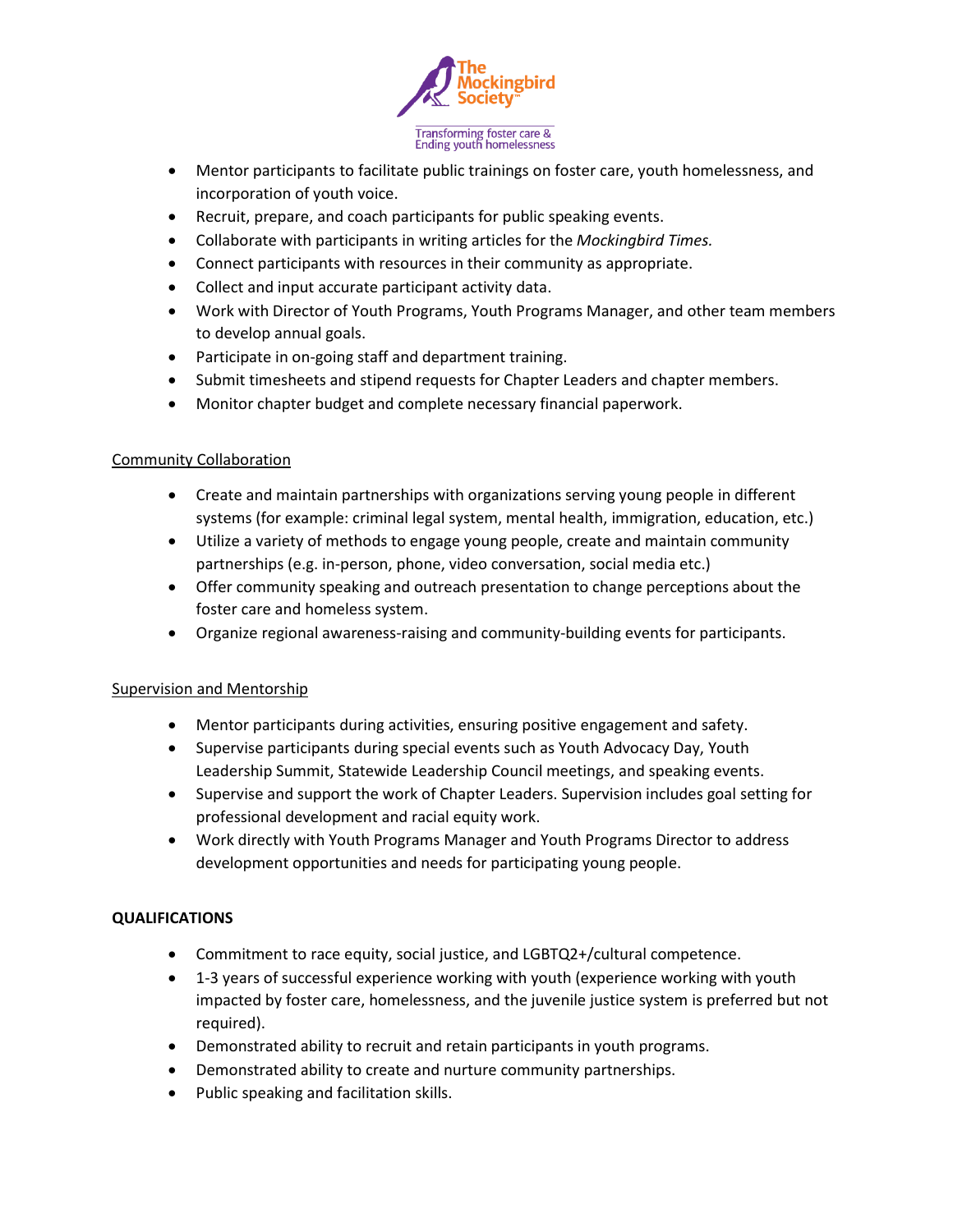

- Excellent written and verbal communication skills.
- Organization and time management skills; ability to successfully juggle multiple priorities and deadlines.
- Knowledge and competency with Microsoft Office Suite, basic data entry, virtual meeting platforms (Zoom), and social media.
- Ability to attend occasional evening or weekend meetings, as requested.
- Ability to attend all annual events, meetings, and trainings, including one overnight summer conference in Seattle.
- Understanding of the state legislative process is preferred but not required.
- Bachelor's degree in social work, human services, social sciences, or related field, or a comparable combination of education and experience, is preferred but not required.

#### **OTHER REQUIREMENTS**

- Upon date of hire, must be able to pass a Washington State and national criminal history check.
- Must have broadband access for remote work.
- Must have access to a vehicle, or to other source of transportation. A valid driver's license and proof of insurance will be required if a personal vehicle is used for business purposes.
- Available to work some evenings and weekends with occasional travel.
- Ability to perform moderate physical work.

#### **LOCATION REQUIREMENT**

The pandemic opens the opportunity for our Youth Programs to become a statewide program by implementing in-person and remote work. We are looking for three Engagement Coordinators that live in each of one of the following regions:

- Eastern Washington (Okanogan, Ferry, Stevens, Pend Oreille, Chelan, Douglas, Lincoln, Spokane, Grant, Adams, Whitman, Benton, Franklin, Walla Walla, Columbia, Garfield, or Asotin)
- Snohomish or King
- Western Washington (Watcom, Skagit, Callam, Jeferson, Kitsap, Mason, Gray's Harbor, Pacific, Thurston, Lewis, Cowlitz, or Clark)



#### **COMPENSATION**

The approved salary range for this position is between \$23.00 and \$24.00 per hour, depending on experience and qualifications. Benefits include medical and dental insurance, optional SIMPLE IRA with employer match, Employee Assistance Program, and generous paid time off.

#### **EMPLOYMENT POLICY**